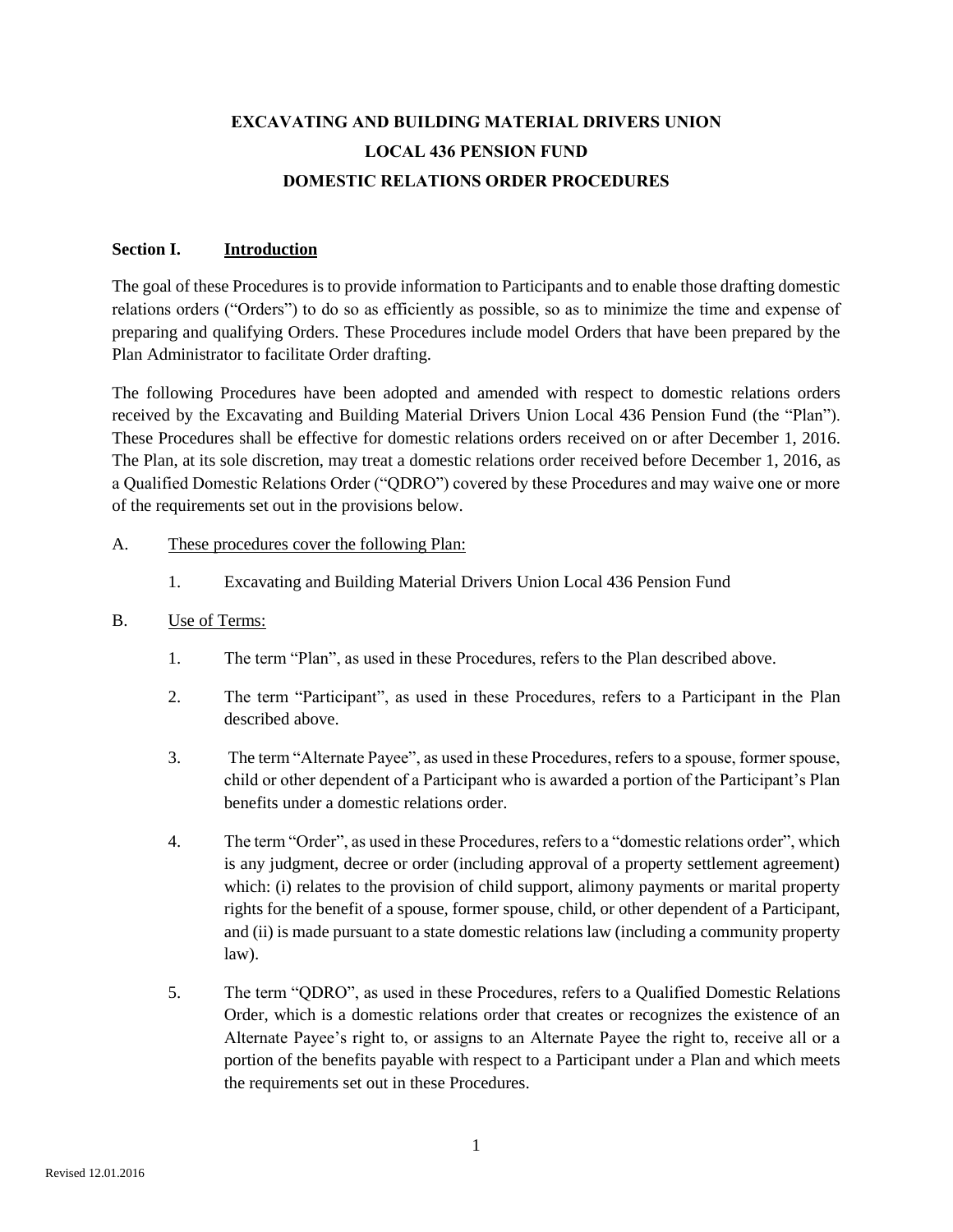6. The term "Plan Administrator", as used in these Procedures, refers to the Board of Trustees, acting in its capacity as Plan Administrator to the Plan described above.

# **Section II. QDRO Basics**

- A. Generally, there are two types of Orders "shared interest" and "separate interest."
	- 1. A "**shared interest**" Order provides that the Alternate Payee will receive a portion of each payment from the Plan that the Participant receives. Payments may be paid to the Alternate Payee for as long as payments are made to the Participant or for some shorter amount of time, (i.e. until a dependent reaches maturity or until a spouse remarries). Once the Participant stops receiving payments, the Alternate Payee will no longer receive any payments. This is a very simple Order to prepare and administer. However, a shared interest Order does limit all benefit options (form of payment, death benefit, benefit commencement date, etc.) to those selected by the Participant. The Alternate Payee is unable to make choices inconsistent with those made by the Participant. **Also, if the Order is being entered for a Participant already in pay status, this is the only acceptable form of Order.**
	- 2. A "**separate interest**" Order, on the other hand, creates a separate definable interest on behalf of the Alternate Payee. A separate interest Order gives the drafting attorney more options for designing the form of benefit payable to the Alternate Payee. Under a separate interest Order, the Order may direct that the Alternate Payee receive his or her benefit under any form of benefit payable under the plan, other than a joint and survivor annuity, for the life of the Alternate Payee. Upon the Alternate Payee's death after he/she is in pay status, the benefits to the Alternate Payee cease with no reversion of benefits to the Participant.
- B. As noted above, these procedures govern the Excavating and Building Material Drivers Union Local 436 Pension Fund. The Plan is a defined benefit plan, which is a plan that promises to pay a stated benefit to a Participant at a given age; the Plan has no individual accounts, and the risk of investment gains or losses rests with the Plan.
- C. In preparing QDROs, it is important that you bear in mind the type of plan or plans for which you are drafting the Order. For example, some plans may not offer life annuity or lump sum options. You would not want to present an Order for qualification requiring that plan to pay a life annuity or a lump sum benefit to an Alternate Payee to a plan that does not have those as distribution options. Such restrictions are incorporated into the model Orders that accompany these procedures. This is one of the reasons that we strongly suggest you utilize the format of the form Orders in preparing your Order for submission.

## **Section III. Drafting Orders**

- A. You should carefully review these Procedures and the accompanying form Orders before you begin drafting an Order.
- B. The law sets forth some specific requirements for Orders to be considered QDROs. Your Order cannot be a QDRO unless it –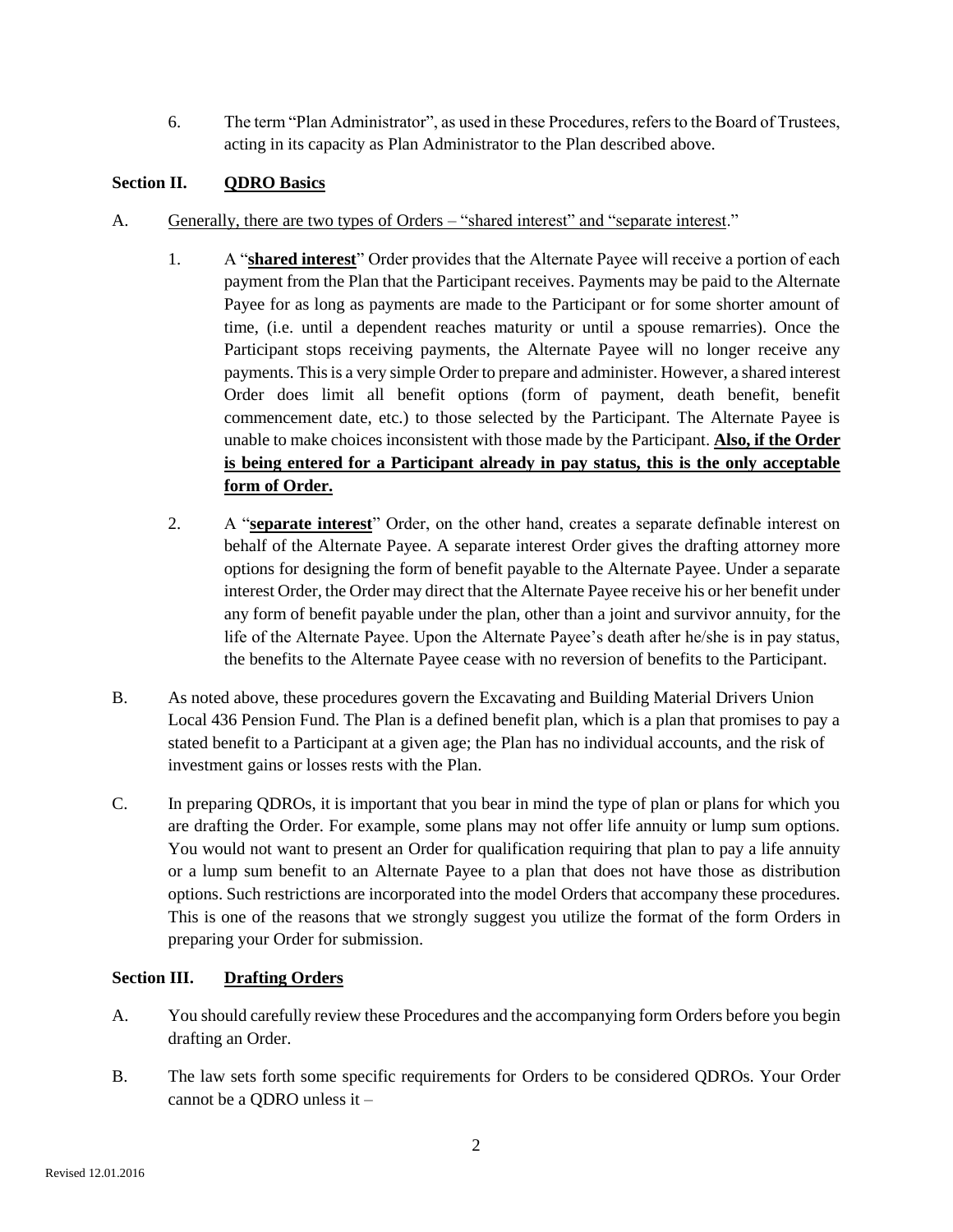- 1. Is a judgment, decree or order (including approval of a property settlement agreement) signed by a court under a state domestic relations law. (NOTE: If a divorce decree and/or a property settlement is issued by a court separately from the Order, the Plan Administrator requires that copies of any such decrees or settlement agreements be forwarded to the Plan Administrator to assist in the review and interpretation of the Order).
- 2. Relates to the provision of child support, alimony payments or marital property rights to a spouse, former spouse, child or other dependent of a Participant. (NOTE: only a Participant's benefits may be divided pursuant to a QDRO. Beneficiaries' and Alternate Payees' awards are not subject to division by a QDRO).
- 3. Clearly specifies:
	- i. The name of the Plan to which the Order relates which is the Excavating and Building Material Drivers Union Local 436 Pension Fund. A combined order cannot be submitted for multiple plans.
	- ii. The date of marriage, date of divorce and date of division of funds;
	- iii. The name, social security number, date of birth, and last known mailing address of the Participant;
	- iv. The name, social security number, date of birth, and last known mailing address of the Alternate Payee;
	- v. The amount of percentage of benefits to be paid to the Alternate Payee covered by the Order, and the manner in which such amount or percentage is to be determined;
	- vi. The number of payments or the period to which the Order applies;
	- vii. The fact that the Alternate Payee will be responsible for all taxes on the benefit distributed to the Alternate Payee;
	- viii. The Participant is designated as constructive trustee for any payments owed to the Alternate Payee but inadvertently paid to the Participant and the Participant is responsible for payment directly to the Alternate Payee. The Alternate Payee is designated as constructive trustee for any payments owed to the Participant but inadvertently paid to the Alternate Payee and the Alternate Payee is responsible for payment directly to the Participant; and
	- ix. That in no event shall the Plan be required to provide any type of form or benefit or any option not otherwise provided for under the Plan, and that the Alternate Payee shall not be permitted to name a subsequent spouse as a survivor annuitant with respect to an annuity form of benefit under the Plan.
- C. All of these requirements are satisfied by the attached forms. The Plan Administrator encourages all parties to utilize the form Orders whenever possible. Failure or refusal to utilize the format of the attached forms will result in significantly delayed processing of Orders. Orders that do not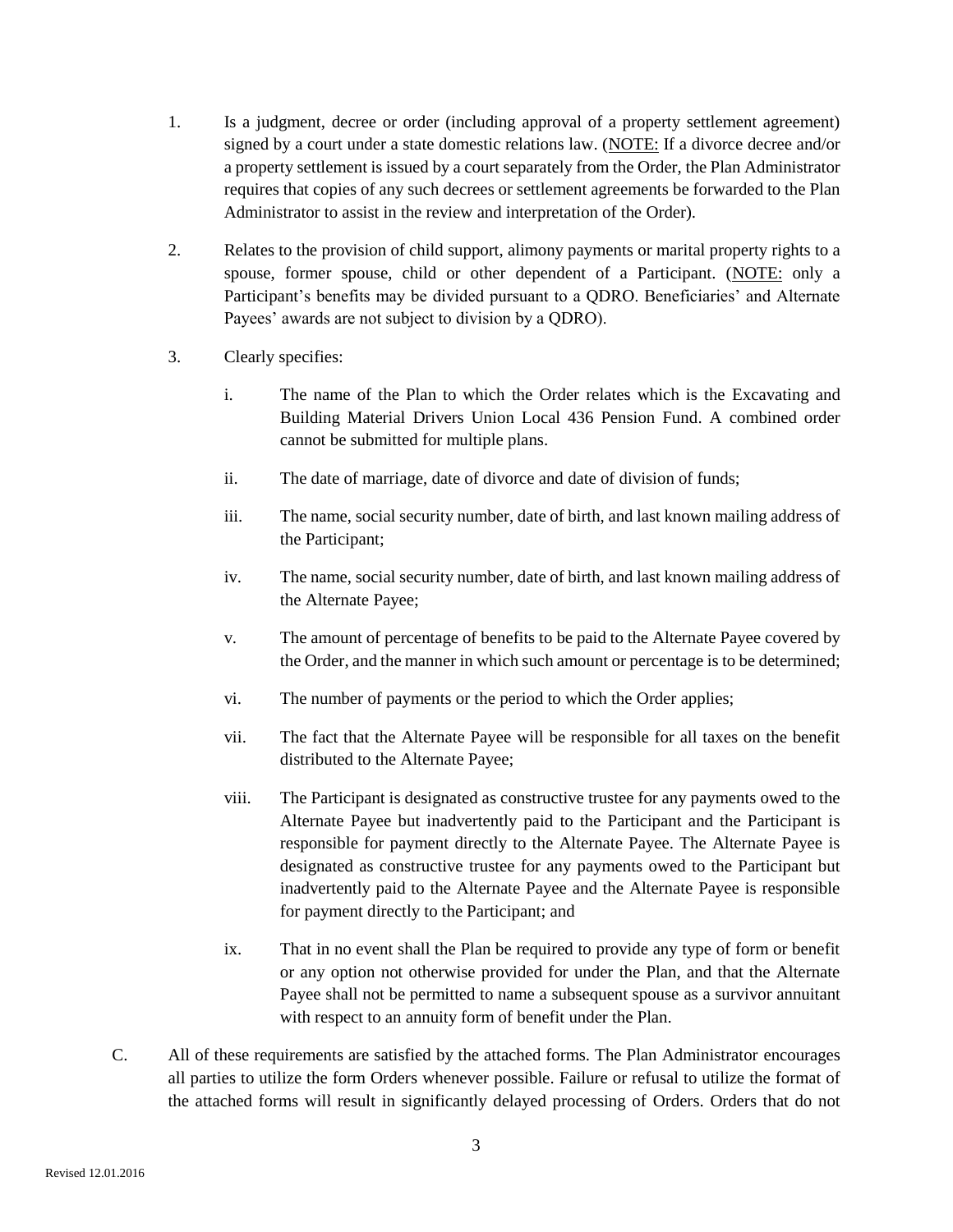follow the form Order format must undergo a detailed review prior to qualification. The law gives a Plan Administrator eighteen months following receipt of an Order to determine its qualified status. The Plan will require most – if not all – of this period to review orders that do not follow the format of one of the attached form Orders.

D. Processing Orders and determining whether they are QDROs is a significant expense for the Plan. One of the reasons the Plan Administrator has prepared the attached form Orders is to minimize this expense. If you fail to utilize one of the form Orders, you are causing the Plan to incur significant additional expense.

## **Section IV. Procedures upon Notification of Pending Domestic Relations Order**

A. Upon receipt by the Plan Administrator of notice by a Plan participant, a prospective Alternate Payee, or the attorney of either party that the Participant is a party to any matter that may result in entry of a QDRO directed to the Plan covered by these procedures, the Plan Administrator will flag that Participant's benefit file.

Once the Plan Administrator receives an Order, as defined above, and if benefits are in pay status, the Plan Administrator will begin holding a portion of the Participant's benefit necessary to satisfy the Order if it is determined to be QDRO. The Plan Administrator, within a reasonable period of time not to exceed eighteen (18) months from the date payments are due to commence under the Order, shall determine whether the Order is qualified and shall notify the Participant and Alternate Payee of its determination. The amounts withheld during this period shall be separately accounted for.

In the event that the Plan Administrator determines that the Order is not qualified, it will provide an explanation of the deficiencies to the Participant and the Alternate Payee. If, within the 18 month period described above the Plan Administrator determines that the Order is not qualified or the issue is not yet resolved, the Plan shall pay the withheld amounts to the person or persons who would have been entitled to them had there been no Order. If any Order is determined to be qualified within the 18-month period, the Plan Administrator shall pay the segregated amounts to the Alternate Payee. Any Order that is determined to be a QDRO after the expiration of the 18-month period shall be applied prospectively only. Note that in no case will the Plan Administrator qualify an Order that calls for payment of retroactive benefits.

B. Notice that a Participant is a party to a matter that may result in entry of an Order must be provided *in writing* to the Plan Administrator by delivering such notice to the attention of the:

Excavating and Building Material Drivers Union Local 436 Pension Fund 6051 Carey Drive Cleveland, Ohio 44125

C. If a hold has been placed on the Plan Participant's benefits as provided above, the Participant will be notified by the Plan Administrator (or third party record keeper, if applicable) within a reasonable period of time. The hold may be eliminated by either: (i) a written, signed and notarized, agreement between the Participant and prospective Alternate Payee (unless an Order has been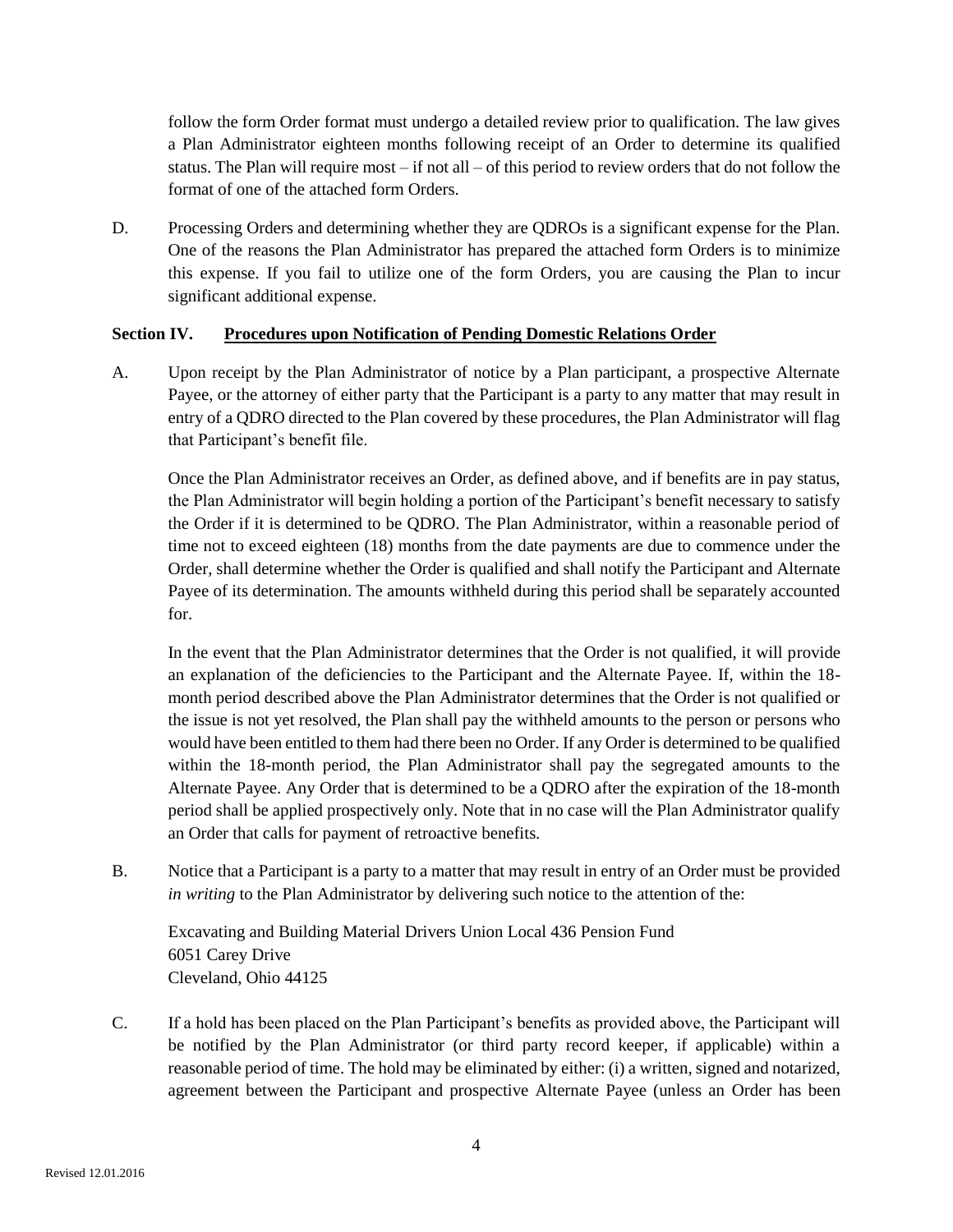issued by a court that would prohibit such an agreement without court approval) or (ii) an additional Order (including a divorce decree) from the court having jurisdiction over the matter.

# **Section V. Procedures Upon Receipt of a Domestic Relations Order**

- A. Upon receipt of an Order purporting to divide Plan benefits and under a state domestic relations law relating to the division of marital property or the payment of child support or alimony, the Plan Administrator will promptly notify the Participant and the Alternate Payee named in the Order at the address provided in the Order that the Plan Administrator has received the Order and is reviewing such to determine whether it is a Qualified Domestic Relations Order ("QDRO") within the meaning of section 414(p) of the Internal Revenue Code of 1986, as amended (the "Code") and the Retirement Equity Act of 1984 (the "Act"). The notice will advise the Participant, the Alternate Payee, the attorneys for both parties, and any representatives designated in writing by the Participant or Alternate Payee of the receipt of the Order and any additional documentation that is needed for qualification of the Order.
- B. Upon receipt of an Order, or upon request, the Plan Administrator will advise the Participant and the Alternate Payee that, in order to be a QDRO, the Order must satisfy the requirements of section 414(p) of the Code and the Act before the Plan Administrator is obligated to comply with its terms.

# **Section VI. Interpretation Guidelines**

These guidelines are to inform you of the manner in which the Plan Administrator for the Plan will interpret certain language in Orders, unless there is specific language to the contrary. Of course, we cannot anticipate every situation that will arise. You should remember that, if an Order is ambiguous, the Plan documents give the Plan Administrator the final authority to interpret and construe the Order. In order to avoid such ambiguities, we strongly recommend that you utilize the format of the form Orders included with these procedures.

- A. Unless the Order specifically provides otherwise:
	- 1. In the event of the death of the Alternate Payee *prior to benefit commencement*, no benefit shall be payable to the Alternate Payee's estate or any other entity or individual and the amounts awarded to the Alternate Payee under the Order will revert to the Participant. If an Alternate payee dies *after benefit commencement*, payment to the Alternate Payee will cease upon his or her death.
	- 2. In the event of the death of the Participant *prior to benefit commencement*, assuming a QDRO is entered prior to the Participant's death, the Alternate Payee shall be treated as the surviving spouse of the Participant for purposes of 29 U.S.C § 1055, and as meeting the requirements of 29 U.S.C. § 1055(f), but only with respect the benefits assigned under the QDRO.
- B. The Order must not increase the Participant's benefits or modify the terms of the Plan relating to the Payment of the Participant's benefits.